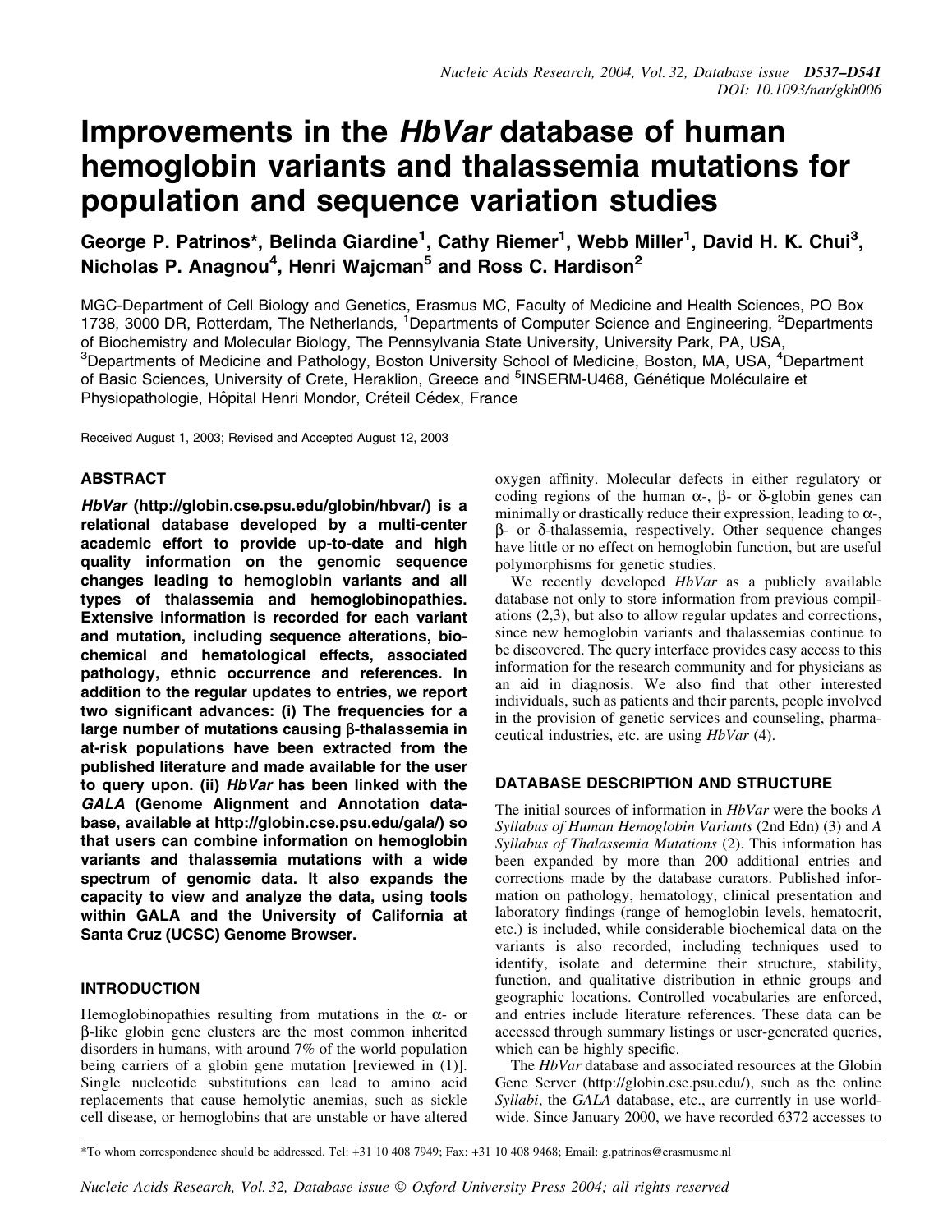the HbVar query page and 37 915 accesses to the online Syllabi, an almost 5-fold increase compared to when HbVar was initially described (4). Users frequently contact the curators and the rest of the HbVar team members in order to submit new hemoglobin variants and/or thalassemia mutations, report missing information for existing mutants and pinpoint inconsistencies and/or erroneous entries. This is particularly important, since the user input improves the quality and accuracy of the data. Therefore we urge the HbVar users to notify the curators of such errors or incomplete information (detailed contact information is at http://globin. cse.psu.edu/html/contact.html).

### POPULATION FREQUENCY DATA

Since the initial launch of HbVar in mid 2000, users have requested information on the frequencies of thalassemia mutations in different populations. The  $\beta$ -thalassemias are the most common autosomal recessive disorder in populations of Mediterranean, Middle and Far Eastern, Asian/Indian and African descent with a history of malaria endemicity, but each at-risk population has its own spectrum of common mutations. Such information significantly simplifies mutation analysis and molecular diagnosis. Carrier and prenatal diagnoses, using a combined hematological and mutation analysis, have made it possible to screen women at childbearing age in several Mediterranean at-risk populations and, when combined with nondirective genetic counseling, the screening resulted in a consistent decline of the birth of affected homozygotes [(5) and references therein].

To provide the requisite information, we extracted from the published literature the frequency spectrum in 48 countries or ethnic backgrounds for  $121 \beta$ -thalassemia mutations (Table 1). Now a user can query not only for all of the  $\beta$ -thalassemia mutations found in a given population, but also to specify their frequency range (Fig. 1a), and therefore to focus a search on common or rare alleles, depending on the study.

As an example, one may want to see only the  $\beta$ -thalassemia mutations that are common in Greek Cypriots. To do this, the user selects *beta0*, *beta*+ and *beta(0 or + unclear)* from the field Type of Thalassemia, Greek Cypriot as the Ethnic background and a frequency range of  $5-100\%$  to restrict the output to more frequent mutations (Fig. 1a). Four thalassemia mutations, listed in Figure 1b, are returned. The user can find more detailed information by following the hyperlinks to the individual entries. Such information could be, apart from the properties of this mutant, the frequencies of a specific mutation (the IVS-II-745 C  $\rightarrow$  G  $\beta$ <sup>+</sup> for this example) in different populations/ethnic backgrounds (Fig. 1c).

### INTEGRATION WITH OTHER GENOMIC RESOURCES: LINKING HBVAR WITH THE GALA DATABASE AND THE UCSC GENOME BROWSER

For many studies, the information in HbVar needs to be combined with the wealth of information about features of the genomic DNA, such as gene structures, conservation among species, repetitive elements, recombination frequencies and many others. The latter information is stored in genome browsers such as those at UCSC (6), Ensembl (7) and MapViewer at NCBI (8). Genomic DNA features

Table 1. Frequency of  $\beta$ -thalassemia mutations in different populations

| Origin        | Countries/ethnic backgrounds <sup>a</sup> |
|---------------|-------------------------------------------|
| Arab          | 13                                        |
| Mediterranean | 11                                        |
| European      | 16                                        |
| Asian/Indian  | 18                                        |
| African       | 4                                         |
| American      | 2                                         |

The total number of countries/ethnic backgrounds (categorized in different origin groups), for which information on the b-thalassemia mutation frequencies is made available in the HbVar database.

<sup>a</sup>A given country can be included in different ethnic origin groups (e.g. Italy can be found in both the Mediterranean and the European countries).

(annotations) and much data about interspecies conservation recently were organized into a relational database, called  $GALA$  (9). This database allows a user to query across fields for different types of information from multiple locations. We have linked HbVar with GALA so that users can access information in both databases. The output from GALA can be examined in a variety of formats, including UCSC Genome Browser views, which facilitates some analyses.

One example of the new capacities is to generate a mutation spectrum from the linked databases. A query to *HbVar* finds the 197  $\beta$ -thalassemia mutations currently recorded (from the field 'Type of Thalassemia' as in Fig. 1a). After selecting a `GALA query' as the output, the system automatically brings the user to an interface with GALA to select the output format desired. If the bar graph option under `Graphical displays' is selected (Fig. 2a), the system generates a graph indicating how many times the query results  $(\beta$ -thalassemia mutations in this case) fall within a bin along a designated region [both the bin size (the number of nucleotides included in each vertical bar) and the region are specified by the user]. Using a bin size of one nucleotide for optimal resolution, we see that most b-thalassemia mutations fall within the promoter, exons 1 and 2 and intron 1 (Fig. 2b). Most of the gene regions and surrounding DNA have mutation frequencies of 1 to 4; these result from the large deletions that can cause  $\beta$ -thalassemia.

A more detailed view can be obtained by directing the output to the UCSC Genome Browser as a custom track, which GALA does automatically upon a user's request. Figure 2c shows the point mutations in the HBB promoter that cause b-thalassemia, with additional tracks selected to show the human DNA sequence aligned with orthologous segments of mouse and rat. Nucleotides in the TATA and CAC (EKLF binding site) boxes have been mutated multiple times in different  $\beta$ -thalassemia mutations. The template strand is shown, i.e. the one that is complementary to the mRNA within the exons. These mutationally sensitive regions are highly conserved, especially the CAC box. Interestingly, other highly conserved regions, such as the CCAAT box, are not mutated in the known  $\beta$ -thalassemias. This intriguing observation is difficult to explain. It is unlikely that CCAAT box mutations are too severe since deletions of the entire gene have been found; these loss-of-function mutations are recessive as expected. Finding multiple mutations of the same nucleotide in other parts of the promoter is consistent with the current collection of  $\beta$ -thalassemia mutations being quite comprehensive. An alternative hypothesis is that the CCAAT box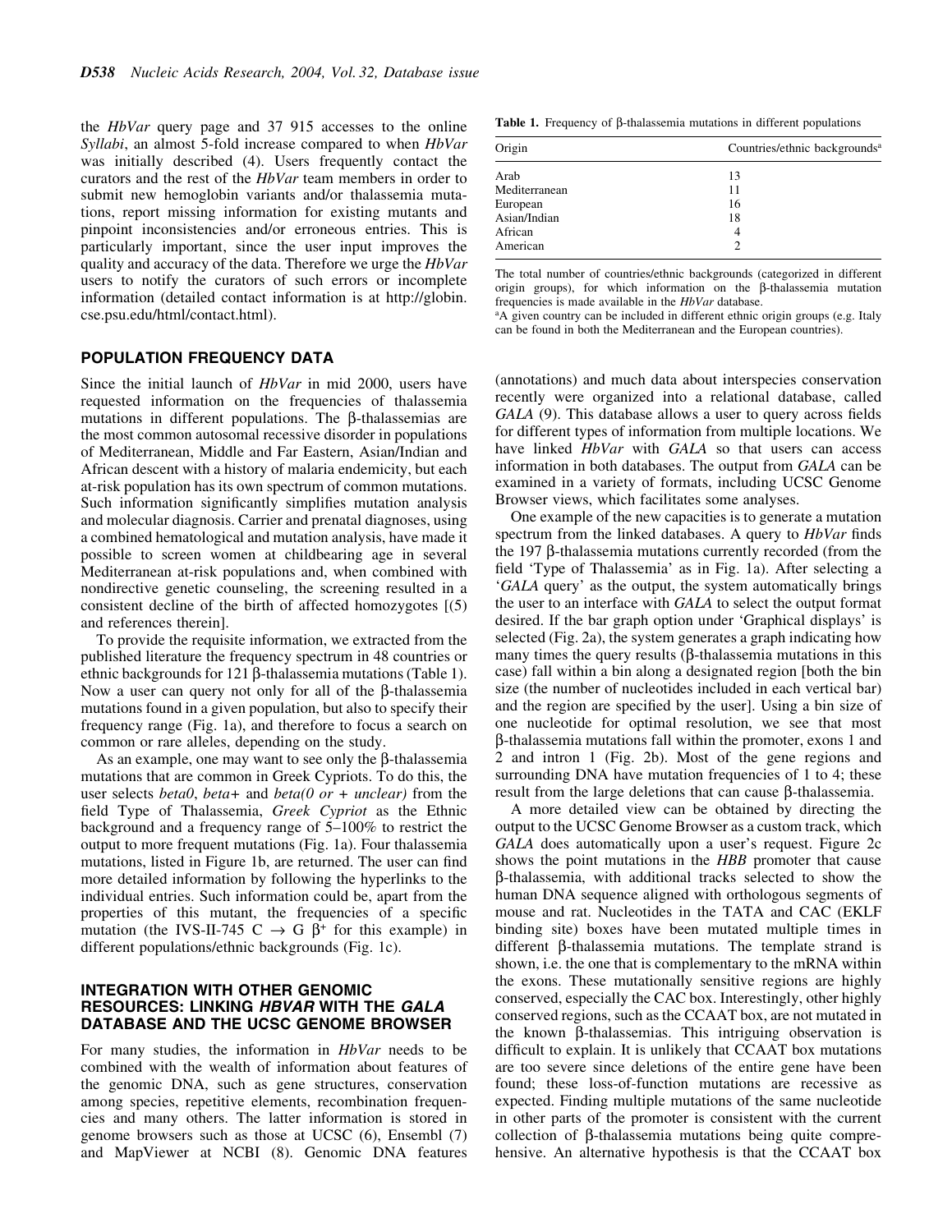C. Occurrence

#### **Query Page** Ethnic background Albania 69% Name: Algerian .9% Argentine 2.35% Any  $\div$ Category: Azerbaijan 2.5% beta0 Bulgarian 4.17% Type of beta+ Croatian 4.55% Thalassemia: beta (0 or + unclear) Czechoslovakian 4.3% Occurrence Egyptian 5.6% French 2.86% Ethnic background Greek 4.35% Ghanaian Greek Cypriot 5.11% Greek Hungarian 3.13% Greek Cypriot Iranian .98% Guinean A Israel 6% Gypsy Italian 2.78% Joined with OOROAND Jordan 12% Lebanese 1% Frequency range from 5 to 100 % Macedonian 2.99% Portuguese 36% Mutation, HUGO b. Mutation Name Sardinian .4% nomenclature Sicilian 6.16% IVS-I-1 (G->A); AG^GTTGGT-> beta nt 143 Spanish 2.16% HBB g.93G>A AGATTGGT beta0  $G > A$ Syria 1.4% Tunisian 4.4% IVS-I-6 (T->C); the Portuguese type betant 148 HBB g.98T>C Turkish 3.42%  $T>C$ beta+ Turkish Cypriots 6.07% Occurrence Comment  $IVS-I-110$  (G->A) beta+; the mutation is betant 252 Mediterannean countries 21 nucleotides 5' to the acceptor splice site HBB g.202G>A  $G > A$ AG^GC IVS-II-745 (C->G); CAGCTACCAT-> beta nt HBB g.1190C>G CAG^GTACCAT beta+ 1240 C>G

### a. Human Hemoglobin Variants and Thalassemias

Figure 1. Query on  $HbVar$  for mutation frequencies in different populations. (a) Construction of the query 'Find all  $\beta$ -thalassemia mutants in the Greek Cypriot population'. Only parts of the query page are shown. The user needs to specify *beta0* or *beta*(0 or + unclear) in the 'Type of Thalassemia' field and Greek Cypriots in the 'Ethnic background' field (the selections required for such a query are highlighted). The query page also allows the user to insert the desired frequency range (5-100% for this example). (b and c) Output from the query. Four different mutations are displayed. The mutation names are hyperlinked to further information. Upon selection of a specific mutant (IVS-II-745 C  $\rightarrow$  G  $\beta$ + for this example), the frequencies of this mutation for different populations/ethnic backgrounds are displayed (depicted in c), together with detailed information on this hemoglobin variant/thalassemia mutation (not shown).

mutations have a dominant negative phenotype, thus removing them from the population soon after they occur.

Examining a mutation spectrum illustrates the power of combining HbVar with the analysis and display capacity of other databases. Additional examples illustrate combinations of data from different databases. Starting with the 96  $\beta$ -thalassemia substitution mutations found by *HbVar* and collected as a simple query in GALA, we can use GALA to find those that are found in exons. We find that 51 of the b-thalassemia mutations caused by nucleotide substitutions intersect with the set of all exons (not shown). One may want to find the nucleotide substitutions that occur in highly conserved regions. Again, using GALA to combine information from HbVar with alignment data reveals that of the 96 nucleotide substitutions that cause  $\beta$ -thalassemia, 39 occur in highly conserved regions (defined as at least 70% identity in at least 100 bp ungapped alignment between human and mouse sequences). Users can easily access information about the mutations that fall in these categories.

### FUTURE PROSPECTS

The recent assembly of the human reference sequence opens many opportunities for enhancing the accuracy and expanding the application of information on human sequence variants (10). One particular example illustrates this for the thalassemias. A substantial number of the  $\beta$ -thalassemia and HPFH mutations (over 40) are large deletions, removing one or more genes or in some cases the Locus Control Region (LCR). It has long been recognized that critical sequences controlling switch in expression from a fetal to an adult pattern can potentially be identified by comparing the endpoints of deletions that do or do not allow persistent expression of the  $\gamma$ -globin genes in adult erythropoiesis [reviewed in (11)]. However, rigorous identification of all such control sequences has not been completed and some remain controversial. One of the limitations to interpreting these data has been incomplete information about the deleted sequences. Fortunately, the DNA sequence for the *HBB* gene complex and surrounding regions is now complete. This will allow the precise identi fication of all deletion junctions and annotation of the DNA features affected by the deletions. Indeed, this information will be critical for interpreting all deletional mutants. Not only will the junction sequences allow better analysis and interpretation of the mutations, but they will also allow specialized screening strategies to be designed and implemented for each mutation.

The link between HbVar and GALA databases, coupled with the UCSC Genome Browser, was the first step towards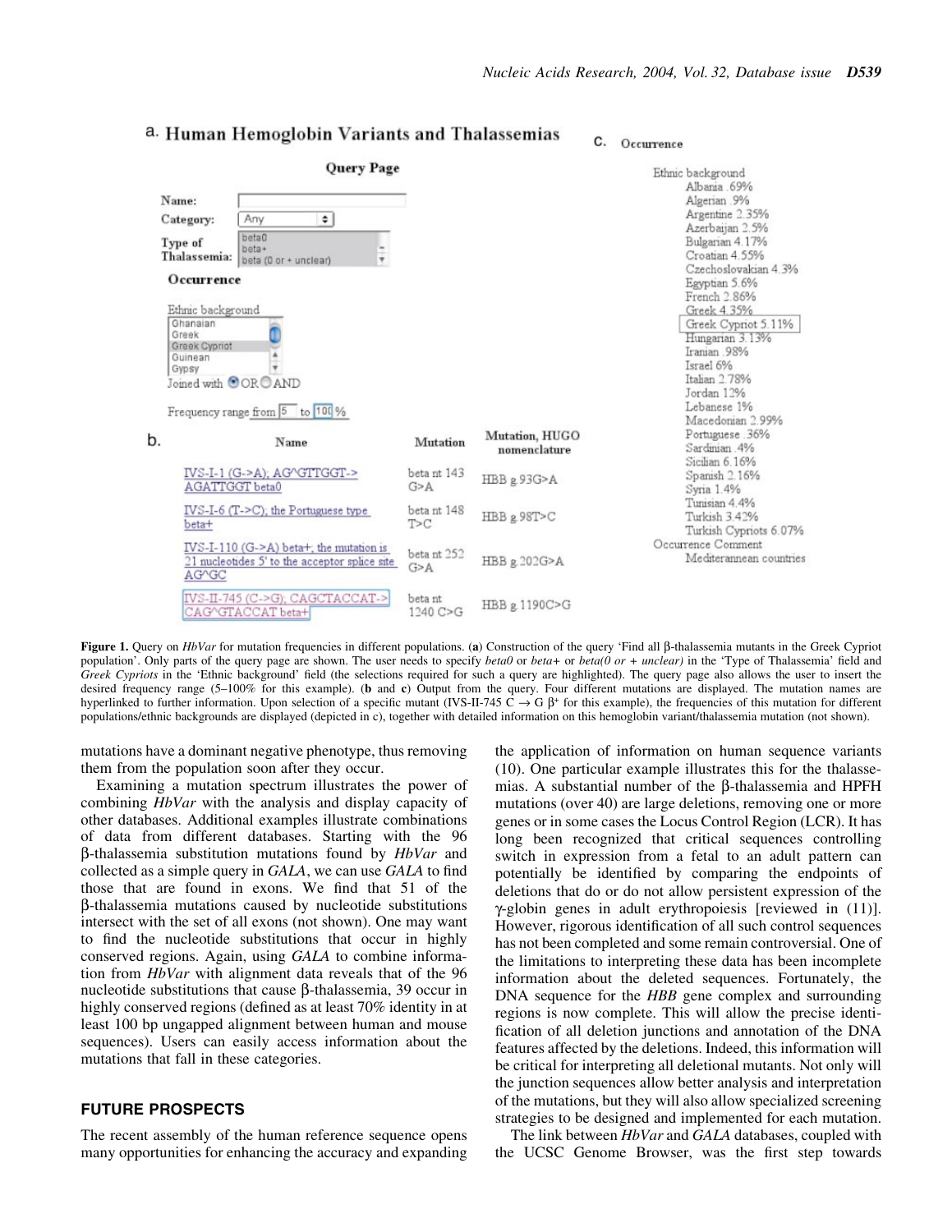## a. Human Hemoglobin Variants and Thalassemias -- Query Results

There are 197 matches to your query

Enter a description of this query for the GALA history page BetaThalAll

Choose the GALA output format for these query results FAQ about formats Index page region summary Graphical displays O Genome browser user track  $\bullet$  bar graphs Computer readable format  $\bigcirc$  text list Submit query to GALA  $10$ b. number of times mutated in beta-thalassemia  $\bf 8$  $\,$  6  $\,$  $\overline{4}$  $\overline{c}$  $\Omega$ **Base position**  $-$  HBB Human-Mouse-Rat conservation Repeats C. TAAGCAATAGATGGCTCTGCCCTGACTTTTATGC  $\mathbb{R}$   $\mathbb{R}$   $\mathbb{R}$ Ų HBB<sup>1</sup>

Figure 2. Linking HbVar and GALA databases and the UCSC Genome Browser to examine the spectrum of mutations that cause  $\beta$ -thalassemia. (a) The set of all  $\beta$ -thalassemia mutations collected from HbVar can be exported to GALA, which is used to generate a bar graph (see also text). (b) The graphical output from the query. The number of mutations found at every nucleotide (bin size of 1) is shown on the vertical axis and the chromosomal position in the horizontal axis. The coordinates for the human  $\beta$ -globin gene (HBB) are based on the April 2003 human reference sequence and include 265 bp of the promoter region (bounded by a SnaBI restriction site) through the gene and extending 300 bp beyond exon 3. Note that HBB is transcribed from right to left in this display (CEN to TEL on the short arm of human chromosome 11). A view from the UCSC Genome Browser is added beneath the plot to show landmarks in HBB. (c) The  $\beta$ -thalassemia mutations in the promoter of HBB are exported to the UCSC Genome Browser and viewed along with alignments between human, mouse and rat sequences.

integrating the available resources in the Globin Gene Server (12). Future work will explore integration of these resources with databases of experimental data on gene regulation, dbERGE (13). Anticipating many genomic DNA sequences to